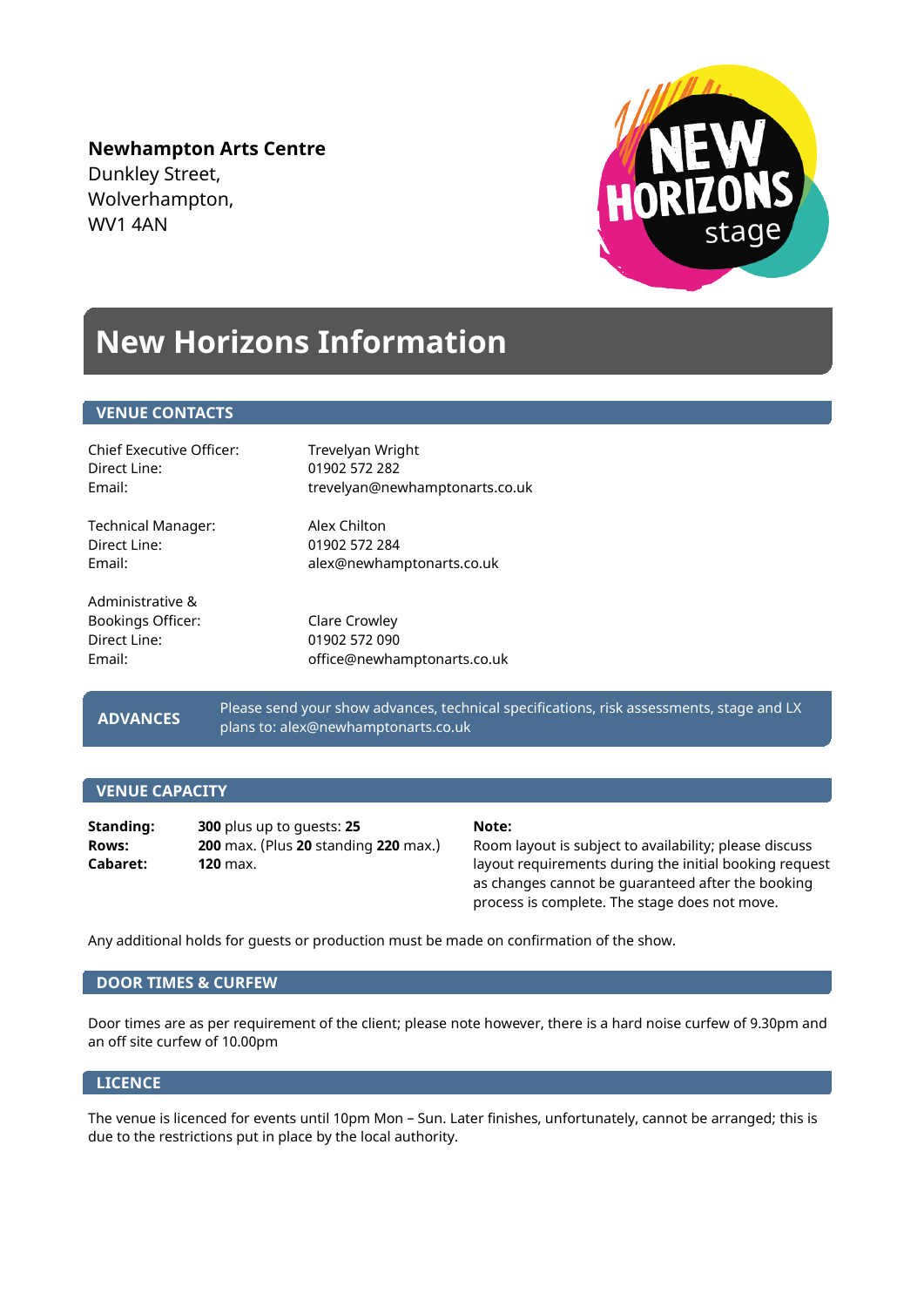## **TICKETING**

## **Daytime Walk In Box Office:**

Venue Box Office is open for personal callers Monday – Friday 9.00am – 4.30pm. The Box Office is open on every event night.

## On line: **www.newhamptonarts.co.uk** Box Office: **01902 572 090**

All tickets are sold online through ticket source, any other arrangements must be agreed at booking confirmation.

## **AGE RESTRICTIONS**

The venue welcomes all ages to its events, but please note that Under 14's must be accompanied by an adult over the age of 18 at all times.

## **FACILITIES**

## **Dressing Rooms:**

There are two dressing rooms available as standard with heating and wifi. Two additional dressing rooms can be made available depending on the event and with prior notice. These additional dressing rooms are located in separate buildings. Dressing rooms will be allocated on booking confirmation.

## **Production Office:**

If the second standard dressing room is not in use, this can function as a production office.

## **Special Effects:**

Smoke & haze may be used freely. Lasers and pyrotechnics are not permitted.

## **Crowd Management Supplier:**

BBP Security

**FOS Barrier:** Supplied in-house

## **Towels:**

Are available, please inform us if these are required prior to the performance date(s).

## **MERCHANDISE**

Please note we do not charge a facility fee at NAC for the sale of merchandise. We will provide tables and a board for t-shirts. Please bear in mind that there is limited storage at the venue.

## **PARKING FACILITIES**

We have limited spaces on site, the availability of these spaces depends on time of day and day of the week. However, one of these spaces will be reserved for the day of the event. The reserved space is directly opposite the load in doors and can accommodate a LWB splitter. Please let us know your parking requirements in advance and we will try to accommodate any extra space needed.

Please provide us with the details of all touring vehicles no later than 24 hours prior to your show. If you have any last minute requests please let us know ASAP on the day of the event and we will try our best to accommodate them.

## **TECHNICAL ASSISTANCE**

Technical assistance is supplied to help the client for the period stated in the contract. If extra technical time is required please inform us ASAP, as additional charges to the client may be incurred.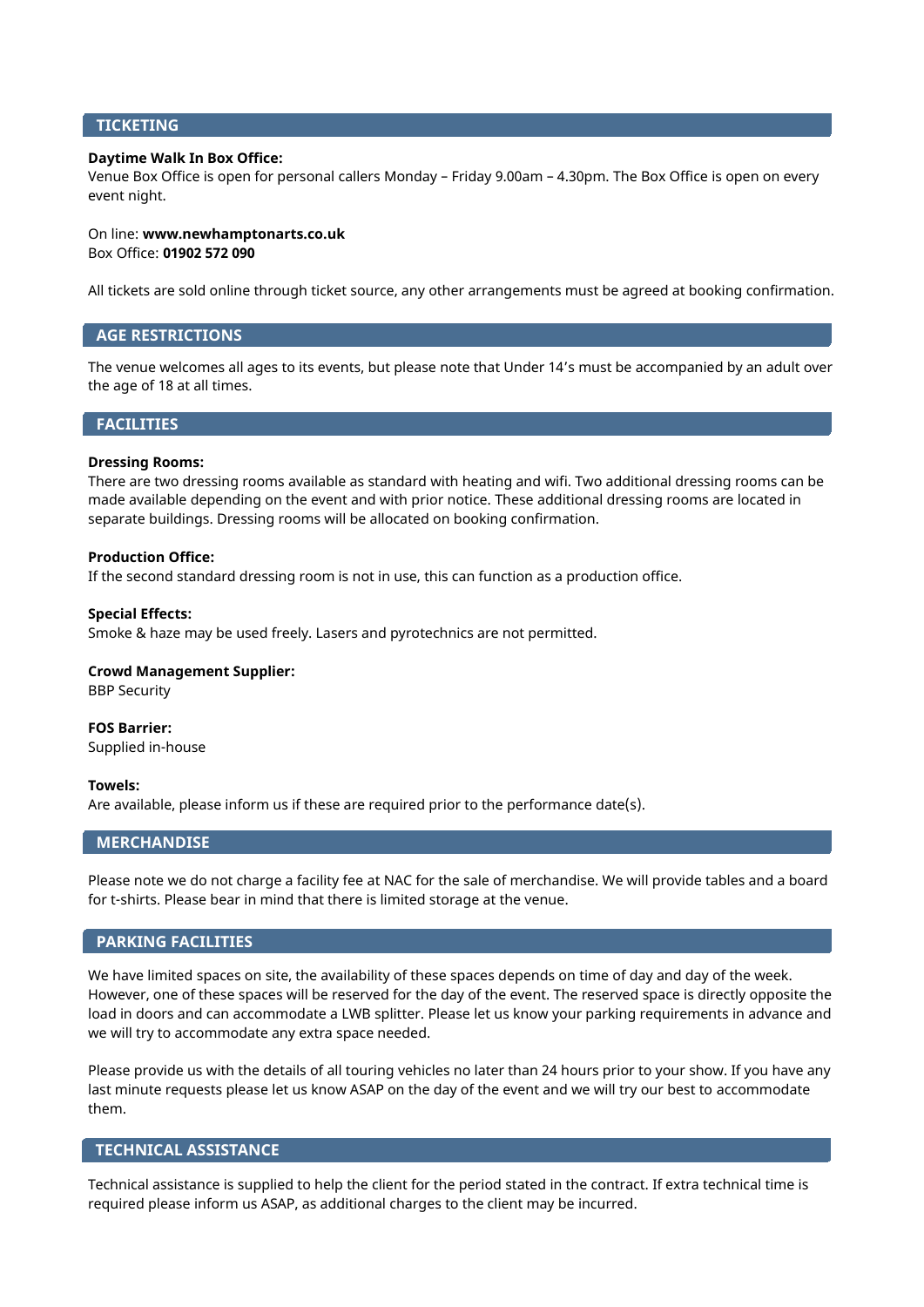## **LOAD IN**

Load in varies depending on the type of event, typically up to 8 hours access is allowed for the booking. For evening shows, load in usually starts between 3pm and 4pm. For morning or afternoon shows load in is typically from 10am onwards. Please discuss this when confirming the booking.

## **STAGE**

# **Stage Dimensions / Staging: Note:**

Width: 8m 8m Please note access to the stage is via stairs. If you Depth: 3m 3m 3m and 2002 and 3m and 2003 and 3m and 2003 arequire ramp access to the stage, please contact us Height: 0.5m 0.5m to discuss your access requirements.

## **Rigging:**

The truss above the stage area has LED fixtures that are hardwired and cannot be moved.

## **DE-RIG CHARGES**

Please note that when our house PA or lighting is required to be removed to facilitate touring production we will levy a de-rig charge to your show to cover the direct costs of their removal and re-instatement. This will be charged at cost and confirmed during the advancing stage of your show.

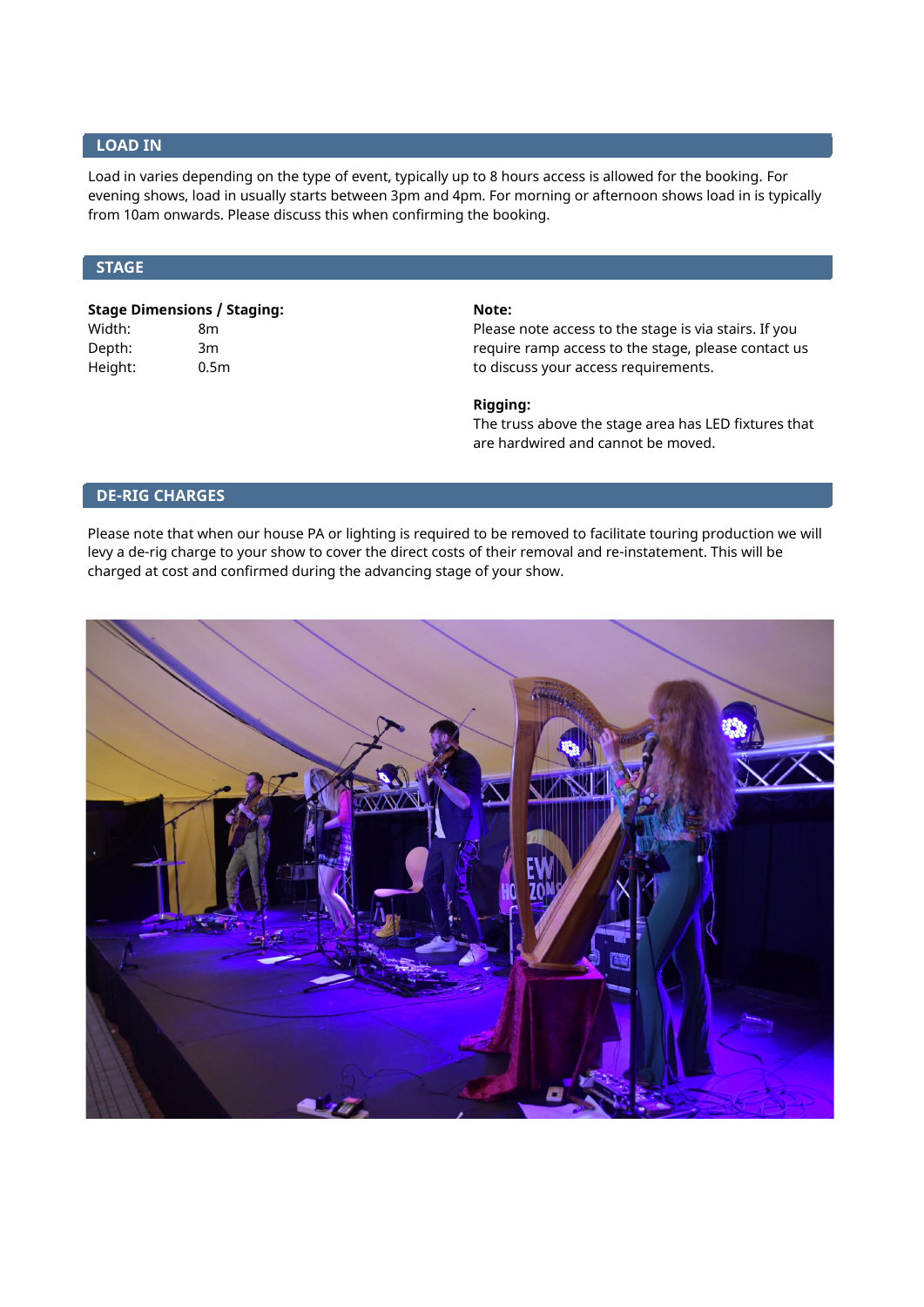## **Sound, Lighting & Power: In House Production**

## **AUDIO SYSTEM**

### **Speaker System:**

2 x dB Technologies Sigma S115 2 x EV ELX 112P (Front Fills) 1 x Alto Tsub-15 (Centre)

## **Desk:**

FOH/MONS Midas M32 32 in / 16 out

## **Multicore:**

Midas DL32 Digital Stage Box – 32 in / 16 out

## **Monitors:**

2 x Martin F15 2 x Martin F15 Custom

**Comms:** FOH to stage

## **Microphones & DI's:**

5 x Shure SM58 1 x Shure Beta 58 3 x Shure SM57 1 x AKG D112 3 x AKG D40 2 x AKG C430 1 x AKG D7 1 x RØDE NTG2 2 x RØDE M3 1 x Audio-Technica PRO9D 1 x Samson C02 1 x Shure SM58 Radio Mic (Additional £5 per day) 1 x BSS active DI 2 x Klark Teknik DN100 active DI 1 x Klark Teknik DN200 active DI 4 x DI

## **Note:**

FOH and Monitors are run from the same console

## **Acoustic Treatment:**

There are black drapes at the rear and sides of stage and doorways are strategically opened to help remove some of the unwanted reflections.

## **Monitor Notes:**

We supply up to 4 mixes with the equipment listed, there are spare sends for the use of IEM's or extra monitors. We do not supply IEM's. If specific or additional monitors are required, they can be hired in at an additional charge to the client with prior arrangement a minimum of 4 working weeks before the performance date(s).

## **Radio Frequency Licensing:**

It is the responsibility of the touring party to ensure radio frequencies used have valid licenses.